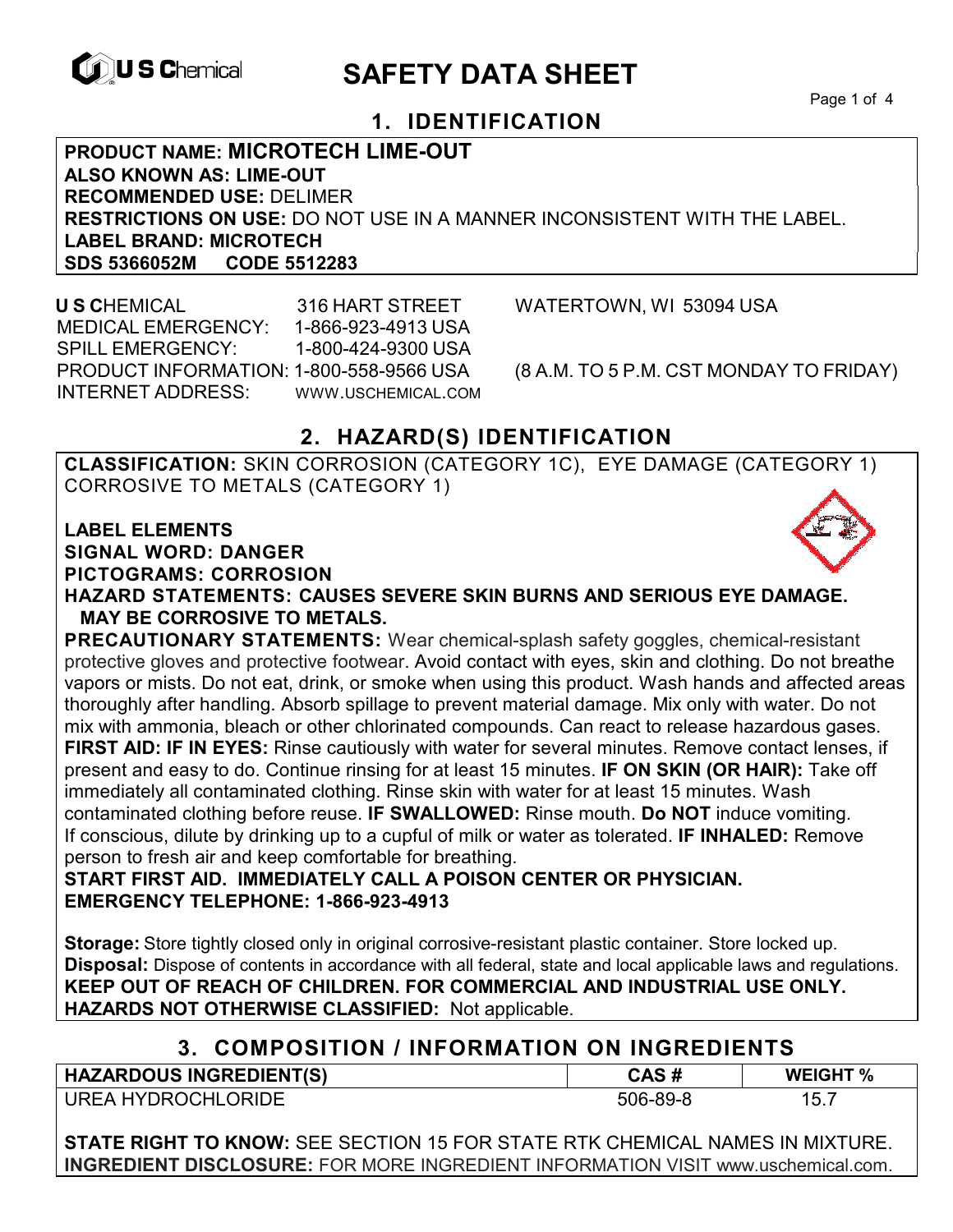## **4. FIRST-AID MEASURES** Page 2 of 4

**IF IN EYES:** RINSE CAUTIOUSLY WITH WATER FOR SEVERAL MINUTES. REMOVE CONTACT LENSES, IF PRESENT AND EASY TO DO. CONTINUE RINSING FOR AT LEAST 15 MINUTES. **IF ON SKIN (OR HAIR):** TAKE OFF IMMEDIATELY ALL CONTAMINATED CLOTHING. RINSE SKIN WITH WATER FOR AT LEAST 15 MINUTES. WASH CONTAMINATED CLOTHING BEFORE REUSE. **IF SWALLOWED:** RINSE MOUTH. **Do NOT** INDUCE VOMITING. IF CONSCIOUS, DILUTE BY DRINKING UP TO A CUPFUL OF MILK OR WATER AS TOLERATED. **IF INHALED:** REMOVE PERSON TO FRESH AIR AND KEEP COMFORTABLE FOR BREATHING. **START FIRST AID. IMMEDIATELY CALL A POISON CENTER OR PHYSICIAN. EMERGENCY TELEPHONE: 1-866-923-4913**

**MOST IMPORTANT SYMPTOMS / EFFECTS:** CAUSES SEVERE SKIN BURNS AND SERIOUS EYE DAMAGE. MAY CAUSE BLINDNESS WITHOUT IMMEDIATE FIRST AID. HARMFUL IF SWALLOWED. CAUSES BURNS AND SERIOUS DAMAGE TO MOUTH, THROAT AND STOMACH. CORROSIVE TO ALL BODY TISSUES.

**MEDICAL CONDITIONS AGGRAVATED:** NONE KNOWN.

**NOTE TO PHYSICIAN:** CALL 1-866-923-4913 FOR EXPOSURE MANAGEMENT ASSISTANCE.

## **5. FIRE-FIGHTING MEASURES**

**CHEMICAL HAZARDS:** CORROSIVE. NON-FLAMMABLE. **COMBUSTION PRODUCT HAZARDS:** OXIDES OF CARBON AND OTHER FUMES. **METHODS:** SELECT EXTINGUISHER AND METHODS BASED ON FIRE SIZE AND TYPE. **EQUIPMENT:** WEAR SCBA AND FULL PROTECTIVE GEAR AS CONDITIONS WARRANT. **NFPA RATING:** HEALTH-3/FLAMMABILITY-0/ INSTABILITY-0/SPECIAL HAZARD-N.AP. **SUITABLE EXTINGUISHERS:** WATER, DRY CHEMICAL, CO2 OR FOAM SUITABLE FOR FIRE. **UNSUITABLE EXTINGUISHERS:** NO RESTRICTIONS BASED ON CHEMICAL HAZARDS.

## **6. ACCIDENTAL RELEASE MEASURES**

**PERSONAL PRECAUTIONS:** EVACUATE UNPROTECTED PERSONNEL FROM AREA. WEAR PERSONAL PROTECTION INCLUDING RUBBER BOOTS. SEE SECTION 8. VENTILATE AREA IF NEEDED. BE CAREFUL NOT TO SLIP. WASH THOROUGHLY AFTER CLEAN-UP. **ENVIRONMENTAL PRECAUTIONS:** PREVENT SPILL FROM ENTERING DRAIN, STORM SEWER OR SURFACE WATERWAY. PREVENT WATER AND SOIL CONTAMINATION. **CLEAN-UP METHODS:** SMALL SPILLS MAY BE WIPED UP AND RINSED WITH WATER. FOR LARGER SPILLS, DIKE TO CONTAIN. PUMP TO LABELED CONTAINER OR ABSORB SPILLAGE AND SCOOP UP WITH INERT ABSORBENT MATERIAL. AFTER SPILL COLLECTION, RINSE AREA WITH WATER AND FOLLOW WITH NORMAL CLEAN-UP PROCEDURES.

## **7. HANDLING AND STORAGE**

**HANDLING:** FOLLOW ALL LABEL DIRECTIONS. INSTRUCT PERSONNEL ABOUT PROPER USE, HAZARDS, PRECAUTIONS, AND FIRST AID MEASURES. AVOID INHALATION, INGESTION, AND CONTACT WITH SKIN, EYES AND CLOTHING. DO NOT TASTE OR SWALLOW. REMOVE AND WASH CONTAMINATED CLOTHING AND FOOTWEAR BEFORE REUSE. PRODUCT RESIDUE MAY REMAIN IN EMPTY CONTAINERS. HANDLE CAREFULLY TO AVOID DAMAGING CONTAINER.

**STORAGE:** STORE TIGHTLY CLOSED ONLY IN ORIGINAL CORROSIVE-RESISTANT PLASTIC CONTAINER. STORE LOCKED UP. STORE AT AMBIENT TEMPERATURES IN A DRY AREA OUT OF DIRECT SUNLIGHT. PROTECT FROM FREEZING. ROTATE STOCK REGULARLY. KEEP AWAY FROM FOOD AND DRINK. KEEP OUT OF REACH OF CHILDREN.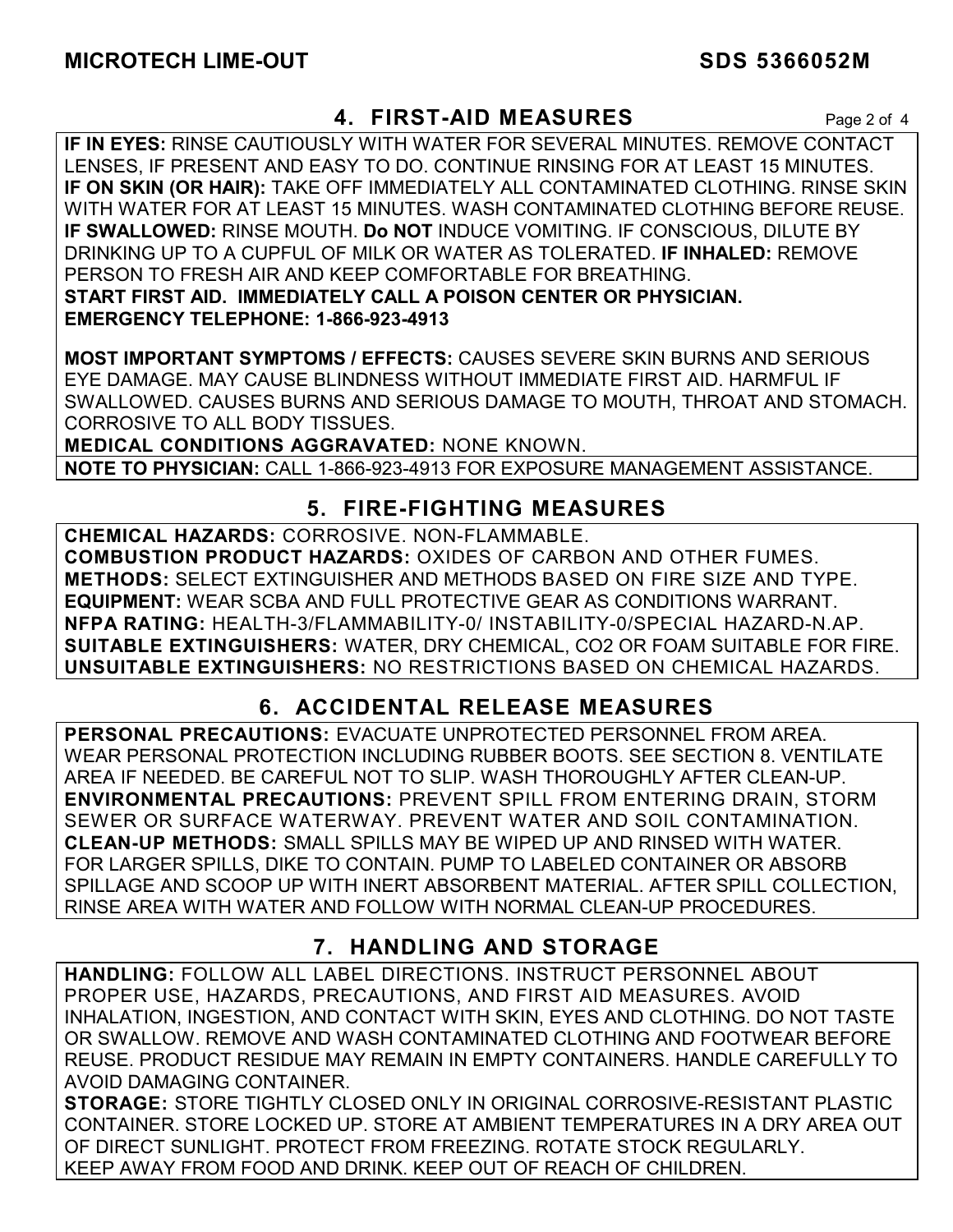### MICROTECH LIME-OUT SDS 5366052M

#### **8. EXPOSURE CONTROLS / PERSONAL PROTECTION** Page 3 of 4

**EXPOSURE LIMITS: URFA HYDROCHLORIDE = NONE ENGINEERING CONTROLS:** GENERAL ROOM VENTILATION IS TYPICALLY ADEQUATE.

#### **PERSONAL PROTECTION**

**EYES:** CHEMICAL-SPLASH SAFETY GOGGLES.

**HANDS:** CHEMICAL-RESISTANT PROTECTIVE GLOVES (NITRILE, NEOPRENE OR RUBBER). **RESPIRATORY:** NIOSH/MSHA CERTIFIED RESPIRATOR IF EXPOSURE LIMITS ARE EXCEEDED. **FEET:** PROTECTIVE FOOTWEAR.

**BODY:** SUITABLE PROTECTIVE CLOTHING.

**HYGIENE MEASURES:** HANDLE IN ACCORDANCE WITH GOOD INDUSTRIAL HYGIENE AND SAFETY PRACTICE. TAKE OFF IMMEDIATELY ALL CONTAMINATED CLOTHING AND WASH IT BEFORE REUSE. WASH HANDS AND AFFECTED AREAS THOROUGHLY AFTER HANDLING. PROVIDE SUITABLE FACILITIES FOR QUICK DRENCHING OR FLUSHING OF THE EYES AND BODY IN CASE OF CONTACT OR SPLASH HAZARD.

## **9. PHYSICAL AND CHEMICAL PROPERTIES**

| <b>APPEARANCE: GREEN LIQUID</b>           | <b>AUTO-IGN</b>   |
|-------------------------------------------|-------------------|
| <b>ODOR: NONE ADDED</b>                   | <b>DECOMPO</b>    |
| <b>pH CONCENTRATE: BELOW 2.0 (ACIDIC)</b> | <b>EXPLOSIV</b>   |
| pH READY-TO-USE: N.AP.                    | <b>EVAPORA</b>    |
| pH @ USE DILUTION: N.AV.                  | <b>FLAMMAB</b>    |
| <b>PHYSICAL STATE: LIQUID</b>             | <b>FLASH PC</b>   |
| <b>RELATIVE DENSITY (WATER): 1.055</b>    | <b>INITIAL BO</b> |
| <b>SOLUBILITY (WATER): COMPLETE</b>       | <b>MELTING</b>    |
| VAPOR PRESSURE: N.AV.                     | <b>ODOR THI</b>   |
| VAPOR DENSITY: N. AV.                     | <b>PARTITION</b>  |
| <b>VISCOSITY: NON-VISCOUS</b>             | <b>OTHER: N</b>   |

**IITION TEMPERATURE:** N.AV. **DECOMPOSITION TEMPERATURE:** N.AV. *FE LIMITS (LEL/UEL): NONE* **EVAPORATION RATE:** N.AV. **FLAMMABILITY (SOLID, GAS):** N.AP. **FLASH POINT:** NONE **OILING POINT/RANGE: N.AV. POINT/FREEZING POINT: N.AV. ODOR THRESHOLD:** N.AV. **PARTITION COEFF. (N-OCTANOL/WATER):** N.AV *AV.* 

## **10. STABILITY AND REACTIVITY**

**REACTIVITY:** MIXING WITH INCOMPATIBLES CAN RELEASE HEAT + HAZARDOUS GASES. **CHEMICAL STABILITY:** STABLE.

**POSSIBILITY OF HAZARDOUS REACTIONS:** SEE REACTIVITY. WILL NOT POLYMERIZE. **CONDITIONS TO AVOID:** TEMPERATURES BELOW 35°F (1.6°C) OR ABOVE 120°F (49°C). **MATERIALS TO AVOID:** BLEACH, METAL AND OTHER CLEANERS. MIX ONLY WITH WATER. **HAZARDOUS DECOMPOSITION PRODUCTS:** NONE UNDER NORMAL CONDITIONS.

## **11. TOXICOLOGICAL INFORMATION**

**ROUTES OF EXPOSURE:** EYES, SKIN, INGESTION, INHALATION. **INFORMATION ON ROUTES OF EXPOSURE:** NO LC50/LD50 TEST DATA ON MIXTURE. **ACUTE EFFECTS /SYMPTOMS**: CORROSIVE TO ALL BODY TISSUES.  **EYES:** CAUSES SERIOUS EYE DAMAGE. MAY CAUSE PAIN, REDNESS AND WATERING.  **SKIN:** CAUSES SEVERE SKIN BURNS. MAY CAUSE DELAYED PAIN, REDNESS AND BLISTERING. **INGESTION:** CAUSES BURNS AND SERIOUS DAMAGE TO MOUTH, THROAT AND STOMACH. **INHALATION:** MAY CAUSE CORROSIVE EFFECTS TO NOSE, THROAT, AND RESPIRATORY SYSTEM. **CHRONIC / OTHER EFFECTS:** NO REPORTABLE GERM CELL MUTAGENS, SKIN SENSITIZERS, RESPIRATORY SENSITIZERS, REPRODUCTIVE TOXINS OR ASPIRATION HAZARDS. **SPECIFIC TARGET ORGANS (SINGLE/REPEATED):** NONE KNOWN. **NUMERICAL MEASURES OF TOXICITY:** ATEmix (ORAL-RAT) = ABOVE 2000 MG / KG **CARCINOGENS:** NO REPORTABLE ACGIH, IARC, NTP, OR OSHA CARCINOGENS.